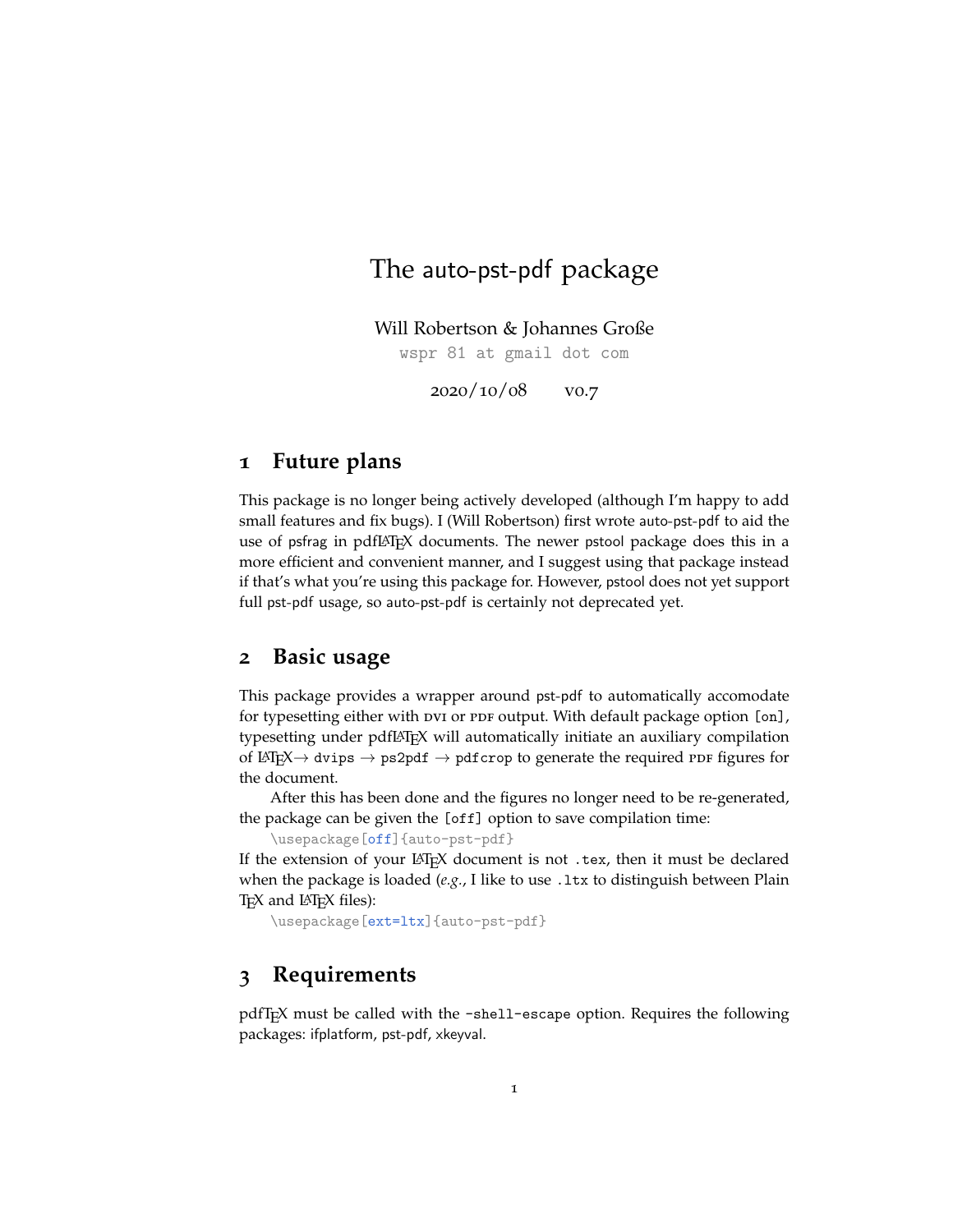Heiko Oberdiek's pdfcrop Perl script<sup>[1](#page-1-0)</sup> must be installed for the default  $crop=on$  option (see section [5](#page-1-1)). Under Windows, a Perl installation<sup>[2](#page-1-2)</sup> will also need to be installed even though pdfcrop itself is part of MiKTEX.

### **4 Provided macros for including graphics**

Macros are provided to easily facilitate figures created by the MATLAB pack-age laprint<sup>[3](#page-1-3)</sup> and the Mathematica package MathPSfrag<sup>[4](#page-1-4)</sup>. Also, a generic psfrag<sup>[5](#page-1-5)</sup> wrapper is provided.

| $\mathcal{f}(filename)$ | insert a Mathematica graphic from                           |
|-------------------------|-------------------------------------------------------------|
|                         | MathPSfrag (without -psfrag suffix)                         |
|                         | \matlabfig{(filename)} insert a MATLAB graphic from laprint |
|                         | \psfragfig{(filename)} insert an EPS with psfrag            |

The above commands all accept an optional argument which is passed to the underlying \includegraphics macro.

The \matlabfig command meddles slightly with the output of laprint; the font sizes in the figure will always be as originally defined. (This is unavoidable I'm afraid.)

For the \psfragfig command, psfrag statements are input from either or both of the files  $\langle document \rangle$ -psfrag.tex and  $\langle filename \rangle$ -psfrag.tex if they exist. Furthermore, supplementary \psfrag statements can be added in a trailing optional argument:

\psfragfig[\graphics options\]{\filename\}[\psfrag statements\]

Manual \psfrags override those in *\filename*}-psfrag.tex which in turn override those in  $\langle document \rangle$ -psfrag.tex.

# <span id="page-1-1"></span>**5 Advanced package options**

Better results are obtained by using pdfcrop in the auxiliary compilation process, and this is used by default. It is not installed by default, however, and will not always be required. Cropping with this tool can be controlled with the crop option:

\usepackage[crop=off]{auto-pst-pdf}

The package automatically deletes the files generated during the auxiliary  $L<sup>K</sup>F<sub>k</sub>$ compilation. Which files are deleted are chosen by passing a list of file extensions

<span id="page-1-2"></span><span id="page-1-0"></span><sup>1</sup><http://www.ctan.org/tex-archive/support/pdfcrop/>

<sup>2</sup>Freely available: <http://www.activestate.com/Products/activeperl/index.plex>

<span id="page-1-3"></span><sup>3</sup><http://www.uni-kassel.de/fb16/rat/matlab/laprint/>

<span id="page-1-4"></span><sup>4</sup><http://wwwth.mppmu.mpg.de/members/jgrosse/mathpsfrag/>

<span id="page-1-5"></span><sup>5</sup><http://www.ctan.org/tex-archive/help/Catalogue/entries/psfrag.html>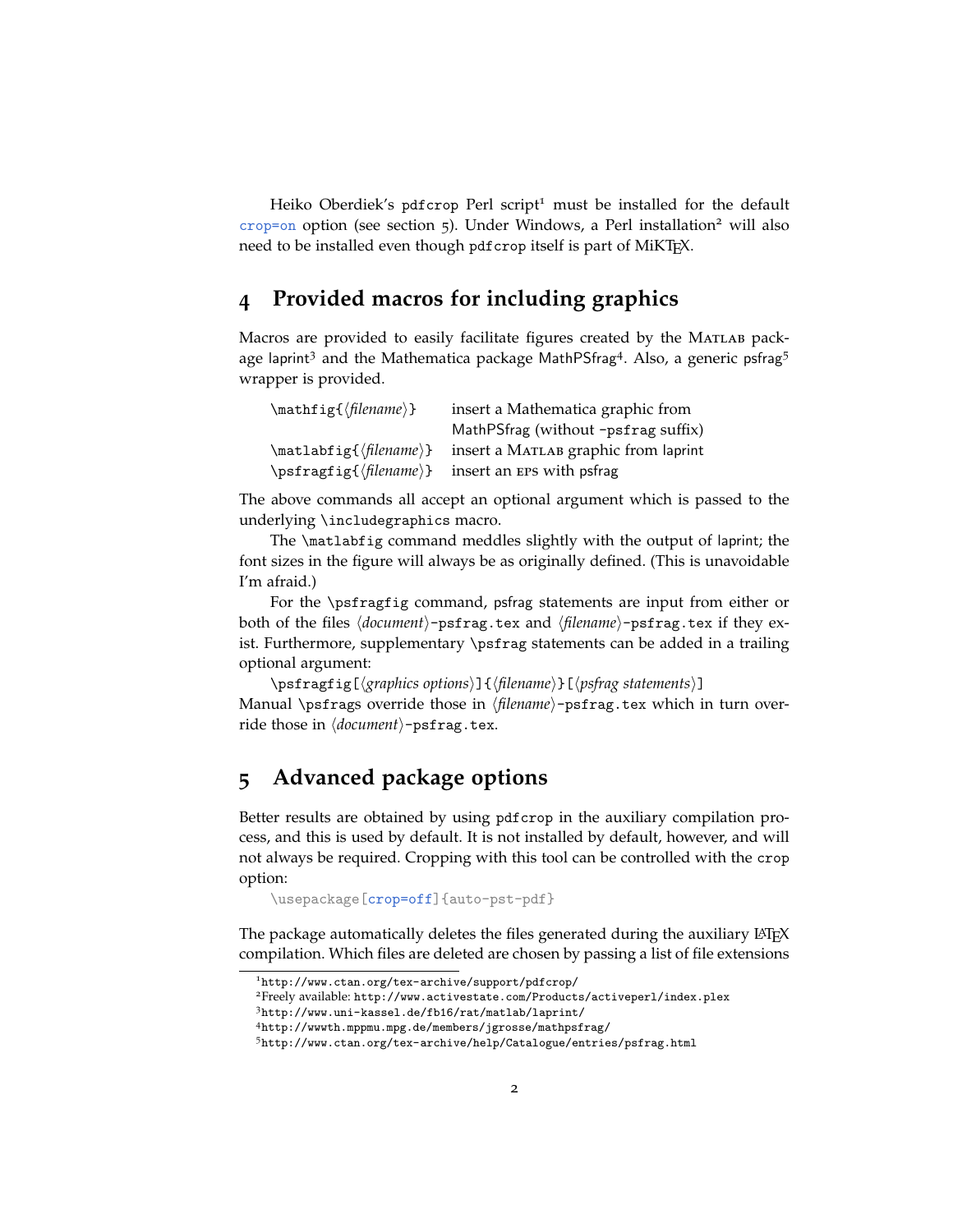to the cleanup option (no error message or warning is produced if a file is specified that does not exist). The default list is:

```
\usepackage[cleanup={log,aux,dvi,ps,pdf}]{auto-pst-pdf}
```
If you're using cross-references of any kind within the graphics being processed by pst-pdf, it will be necessary to perform the auxiliary compilation more than once to resolve them. The exact number will vary by exact application, and must be set explicitly:

```
\usepackage[runs=2]{auto-pst-pdf}
```
The options passed individually to latex, dvips, ps2pdf, and pdfcrop in the auxiliary compilation process may all be customised, if you know what you're doing. The defaults for the latter three are

```
\usepackage[dvips={-o -Ppdf},
             \usepackage[pspdf={-dAutoRotatePages=/None}},
             pdfcrop={}]{auto-pst-pdf}
```
The LATEX auxiliary compilation has some hard-coded options (see the source if you're interested), and further options can be appended if you wish. For example, to run the auxiliary compilation with more information written to the console, use the following package option:

```
\usepackage[latex={-interaction=nonstopmode}]{auto-pst-pdf}
```
Any package options that are not recognised are passed on to pst-pdf. As an example,

```
\usepackage[final]{auto-pst-pdf}
```
will load pst-pdf with the final package option, possibly overriding a global draft option from the class loading.

## **6 Acknowledgements**

Many thanks to the authors of pst-pdf, psfrag, laprint, MathPSfrag, and pdfcrop. This package could not exist without their combined efforts over many years. Finally, Gernot HASSENFPLUG deserves special mention for extensive testing, feature suggestions, and moral support :) Thanks, mate.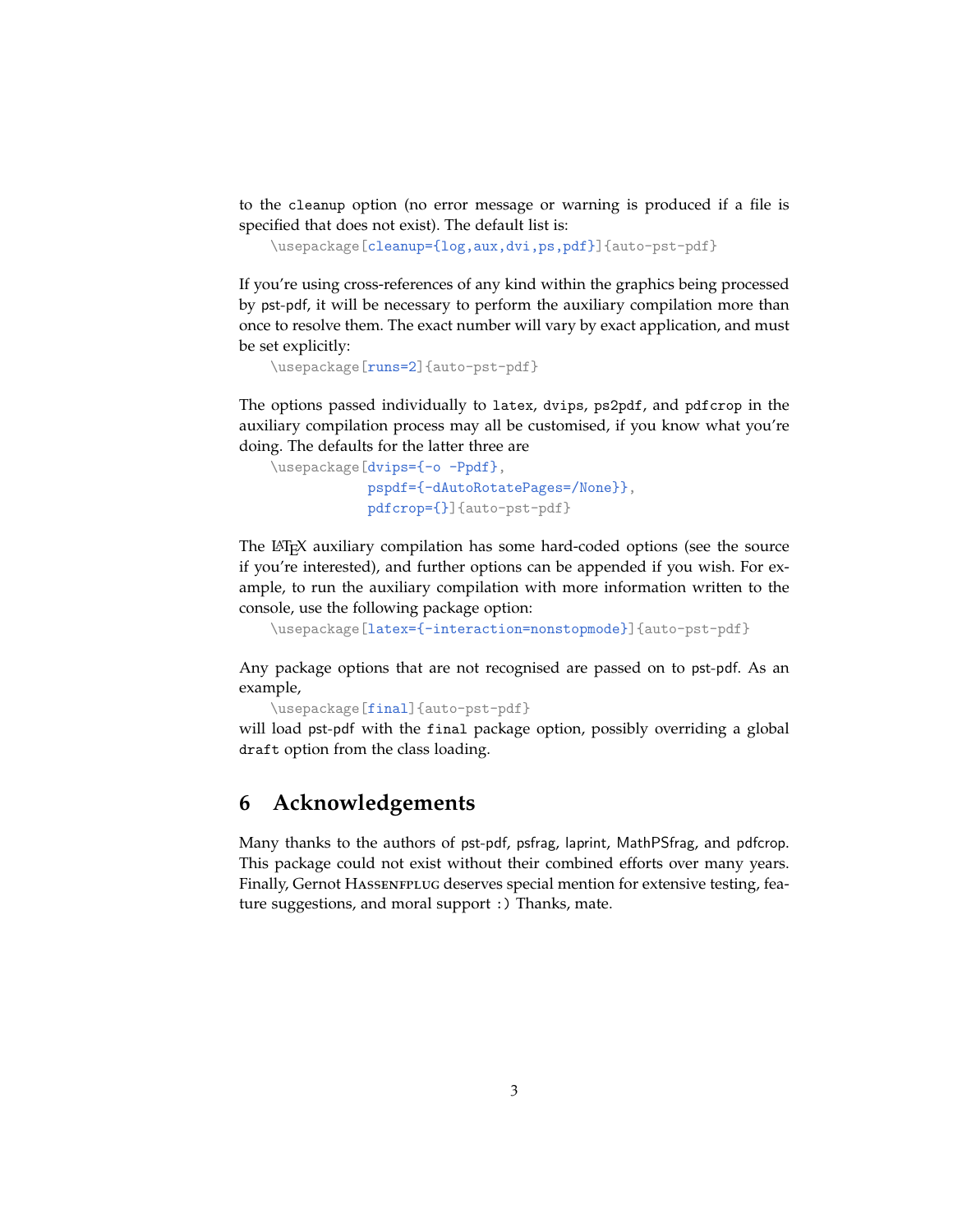# **File I** auto-pst-pdf **implementation**

# **7 Setup code**

This is the package.

<sup>1</sup> \ProvidesPackage{auto-pst-pdf}[2020/10/08 v0.7 Wrapper for pst-pdf]

# **Change History**

| VO.3                                                                     |   |
|--------------------------------------------------------------------------|---|
| General: Too many changes to list. Command execution totally re-written. | 4 |
| VO.4                                                                     |   |
| General: Johannes tinkered with the code. Will will improve. :-)         |   |
| Will sorted it all out.                                                  |   |
| VO.5                                                                     |   |
| \app@convert: Fix PackageError (should have been a warning).             | 6 |
| \matlabfig: Redefine \resizebox for laprint.                             |   |
| \psfragfig: Extend \psfragfig to accept arbitrary input for extra        |   |
| \psfrag commands.                                                        |   |
| General: delay option removed. Keep it simple, stupid!                   |   |
| Removed \ifdefined to avoid e-T <sub>F</sub> X.                          |   |
| Removed mucking about with image extensions.                             |   |
| $v_{0.6}$                                                                |   |
| General: runs option added (thanks Joseph!)                              | 4 |
| Pass unknown options to pst-pdf.                                         |   |
| vo.7                                                                     |   |
| General: Security fix for Windows.                                       |   |

**Required packages** pst-pdf is loaded later on.

```
2 \RequirePackage{ifpdf,xkeyval,ifplatform}
```
#### **Things we need**

- <sup>3</sup> \newif\if@app@off@
- <sup>4</sup> \newif\if@app@crop@
- <sup>5</sup> \newcounter{app@runs}
- $\delta$  \def\app@suffix{autopp}
- <sup>7</sup> \edef\app@jobname{\jobname-\app@suffix}
- <sup>8</sup> \edef\app@pics{\jobname-pics.pdf}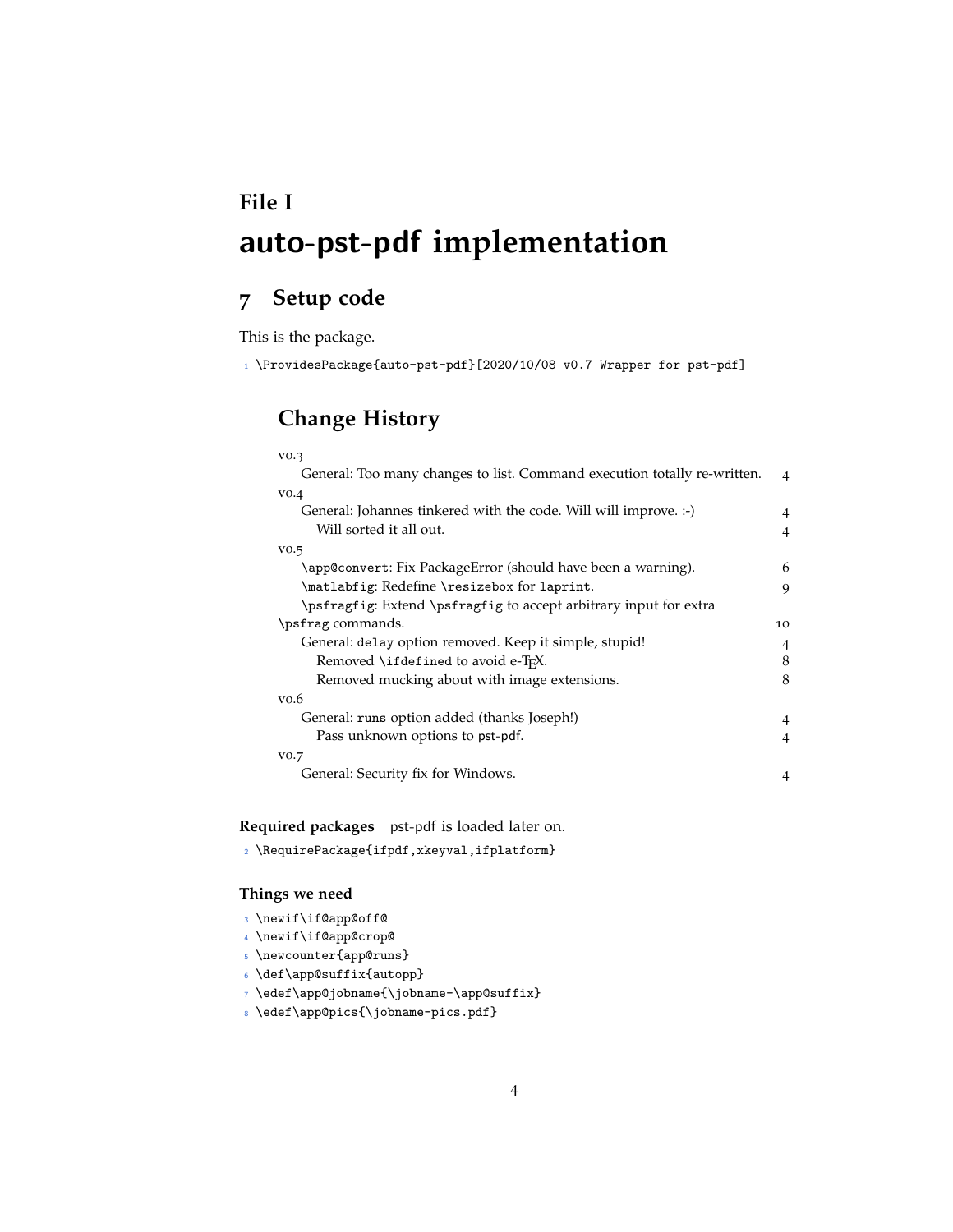### **Option processing**

```
9 \DeclareOptionX{off}[]{\@app@off@true}
_{10} \define@choicekey{auto-pst-pdf.sty}{crop}[\@tempa\@tempb]{on,off}{%
11 \ifcase\@tempb\relax
12 \@app@crop@true
13 \overline{or}14 \@app@crop@false
15 \fi}
16 \DeclareOptionX{on}[]{\@app@off@false}
17 \DeclareOptionX{ext}{\def\app@ext{#1}}
18 \DeclareOptionX{latex}{%
19 \def\app@latex@opts{%
20 \ifwindows
21 -disable-write18
22 \qquad \text{lelse}23 -no-shell-escape
24 \fi
25 -jobname="\app@jobname"
26 -interaction=batchmode
27 #1}}
28 \DeclareOptionX{dvips}{\def\app@dvips@opts{#1}}
29 \DeclareOptionX{pspdf}{\def\app@pspdf@opts{#1}}
30 \DeclareOptionX{pdfcrop}{\def\app@pdfcrop@opts{#1}}
31
32 \DeclareOptionX{cleanup}{%
33 \let\app@rm@files\@empty
34 \@for\@ii:=#1\do{%
35 \edef\app@rm@files{\app@rm@files,\app@jobname.\@ii}}}
36
37 \DeclareOptionX{runs}{%
38 \setcounter{app@runs}{#1}% support calc
39 \ifnum\c@app@runs > \z@
40 \else
41 \app@PackageWarning{The number of runs must be at least one.}%
42 \c@app@runs\@ne
43 \fi}
\overline{44}45 \DeclareOptionX*{\PassOptionsToPackage{\CurrentOption}{pst-pdf}}
46
47 \ExecuteOptionsX{%
48 ext=tex,
49 crop=on,
50 latex={},
51 dvips={-Ppdf},
52 pdfcrop={},
```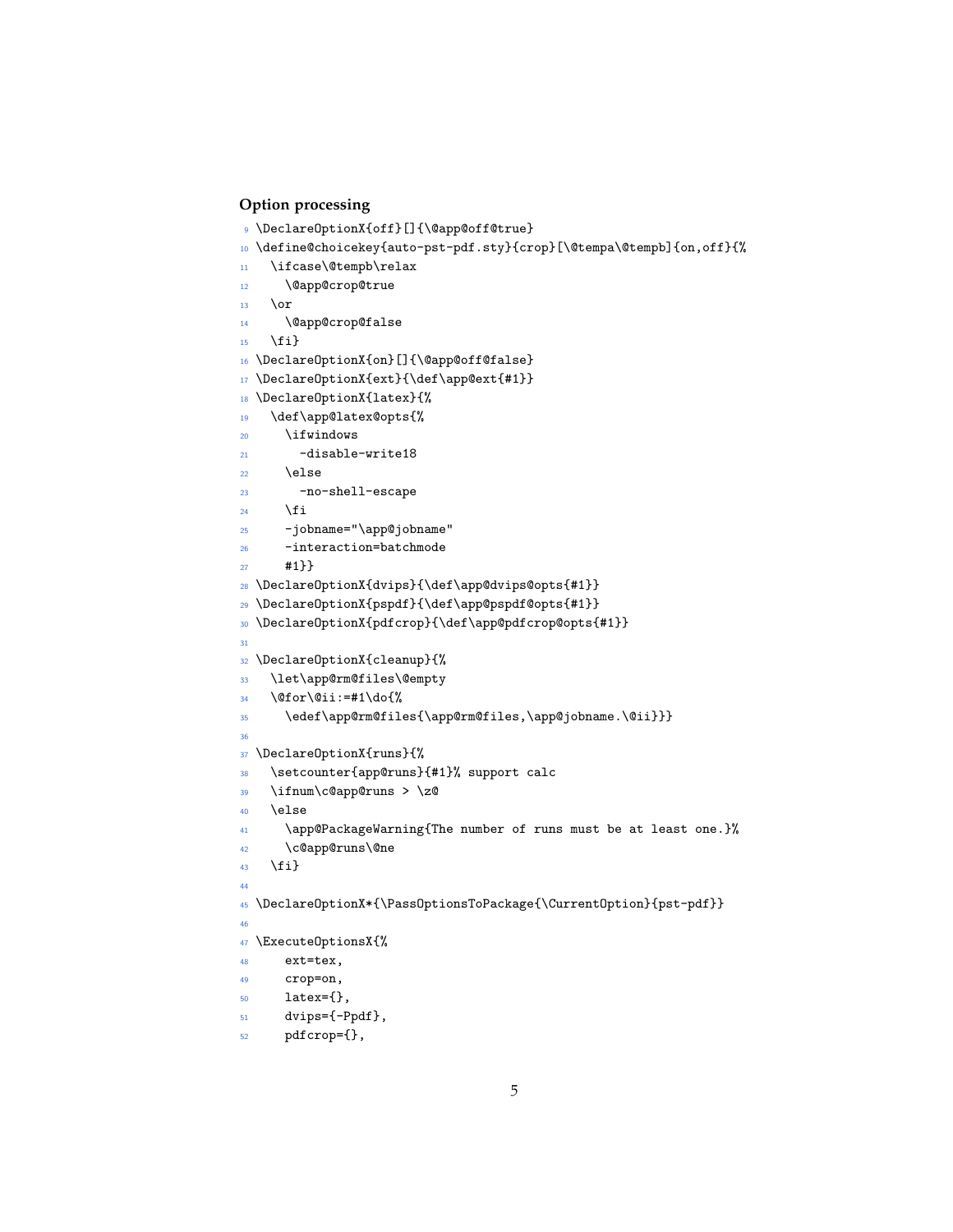```
53 cleanup={log,aux,dvi,ps,pdf},
54 runs=1
55 }
56 \ifwindows
57 \ExecuteOptionsX{pspdf={}}
58 \else
59 \ExecuteOptionsX{pspdf={-dAutoRotatePages=/None}}
60 \fi
61 \ProcessOptionsX
```
#### **Shorthands**

```
62 \def\app@exe{\immediate\write18}
              63 \def\app@nl{^^J\space\space\space\space}
              64 \newcommand\app@PackageError[2]{%
              65 \PackageError{auto-pst-pdf}{\app@nl #1^^J}{#2}}
              66 \newcommand\app@PackageWarning[1]{%
                   \PackageWarning{auto-pst-pdf}{\app@nl #1^^JThis warning occured}}
              68 \newcommand\app@PackageInfo[1]{\PackageInfo{auto-pst-pdf}{#1}}
                   These are cute:
              69 \newcommand\OnlyIfFileExists[2]{\IfFileExists{#1}{#2}{}}
               70 \newcommand\NotIfFileExists[2]{\IfFileExists{#1}{}{#2}}
\app@convert #1 : command name
              #2 : source file
              #3 : destination file
              Check if the source file exists and calls the command to generate the destination
              file. If the final file is not created, generate an error.
               71 \def\app@convert#1#2#3{%
               72 \OnlyIfFileExists{#2}{%
              73 \app@exe{\csname app@cmd@#1\endcsname{#2}{#3}}%
              74 \NotIfFileExists{#3}{\app@PackageWarning{Creation of #3 failed.}}}}
\alpha) \app@compile First we define the entire latex \rightarrow dvips \rightarrow ps2pdf (\rightarrow pdfcrop) command
              sequence. The actual call to the compilation macro follows thereafter. This macro
              contains the actual creation of the pdf container. Each processing step is in a
```
- \def\app@compile{%
- \app@cleanup
- \app@remove@container
- \loop\ifnum\c@app@runs > \@ne

separate macro to allow simple modification.

- \app@convert{extralatex}{\jobname.\app@ext}{\app@jobname.dvi}%
- 80 \advance\c@app@runs\m@ne
- 81 \repeat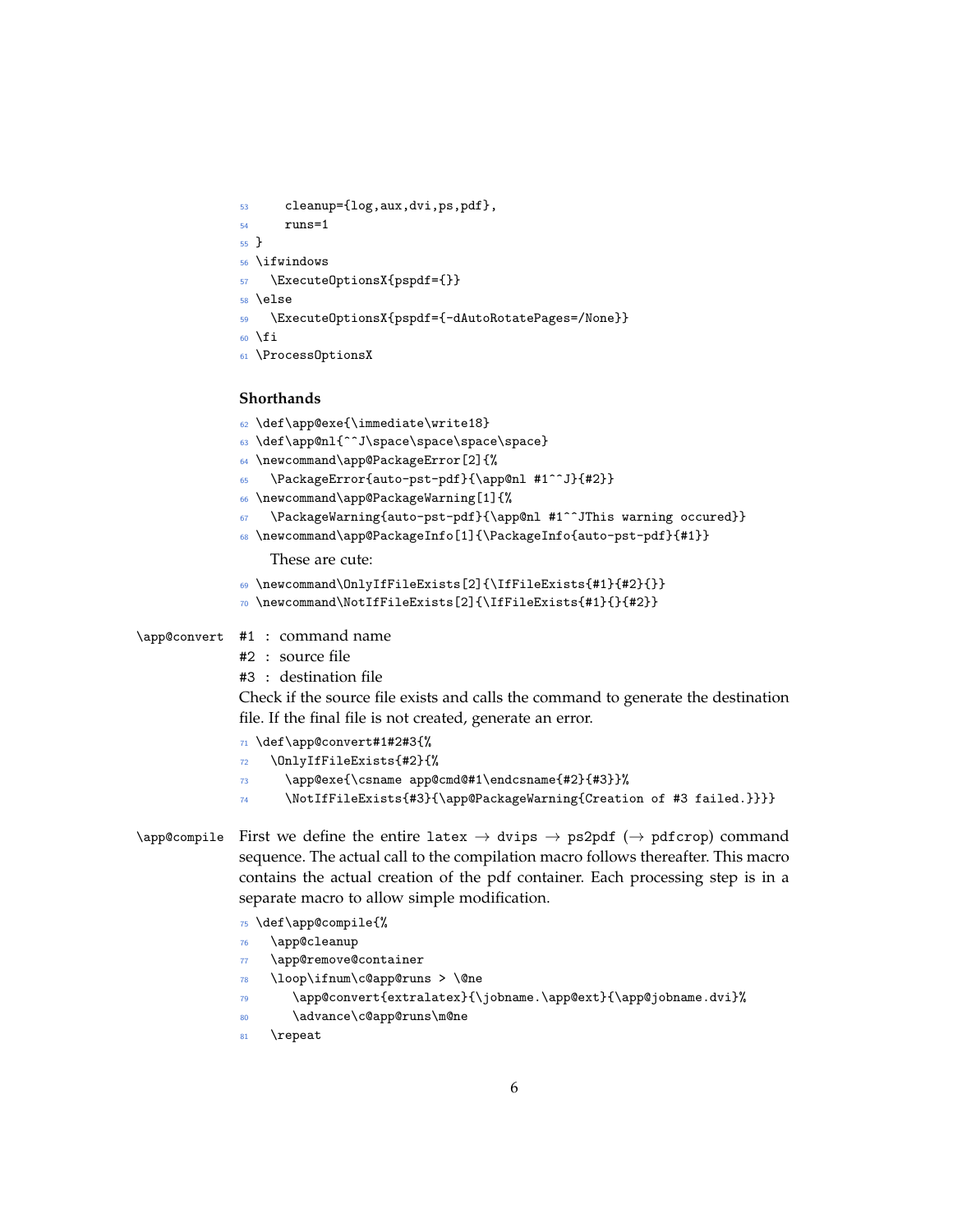```
82 \app@convert{latex}{\jobname.\app@ext}{\app@jobname.dvi}%
83 \app@convert{dvips}{\app@jobname.dvi}{\app@jobname.ps}%
84 \if@app@crop@
85 \app@convert{pstopdf}{\app@jobname.ps}{\app@jobname.pdf}%
86 \app@convert{pdfcrop}{\app@jobname.pdf}{\app@pics}%
87 \else
88 \app@convert{pstopdf}{\app@jobname.ps}{\app@pics}%
89 \fi
90 \IfFileExists{\app@pics}
91 {\app@cleanup}
92 {\app@PackageWarning{Could not create \app@pics.
93 Auxiliary files not deleted.}}}
```
Command-line program to delete files:

```
94 \edef\app@rm{\ifwindows del \else rm -- \fi}
```
\app@try@rm Macro to delete files (comma-separated) if they exist:

```
95 \newcommand\app@try@rm[1]{%
96 \@for\@tempa:=#1\do{%
97 \edef\@tempa{\@tempa}%
98 \ifx\@tempa\@empty\else
99 \OnlyIfFileExists{\@tempa}{\app@exe{\app@rm "\@tempa"}}%
_{100} \fi
101 }}
```
Remove pdf picture container:

```
102 \def\app@remove@container{\app@try@rm{\app@pics}}
```
Clean up auxiliary files: (\app@rm@files defined by the cleanup package option)

<sup>103</sup> \def\app@cleanup{\app@try@rm{\app@rm@files}}

LATEX:

```
104 \def\app@cmd@latex#1#2{latex \app@latex@opts\space
105 "\unexpanded{\let\APPmakepictures\empty\input} #1"}
106 \def\app@cmd@extralatex#1#2{latex \app@latex@opts\space
107 "\unexpanded{\let\APPmakepictures\undefined\input} #1"}
dvips:
108 \def\app@cmd@dvips#1#2{dvips \app@dvips@opts\space -o "#2" "#1"}
ps2pdf:
109 \def\app@cmd@pstopdf#1#2{ps2pdf \app@pspdf@opts\space "#1" "#2"}
pdfcrop:
110 \def\app@cmd@pdfcrop#1#2{pdfcrop \app@pdfcrop@opts\space "#1" "#2"}
```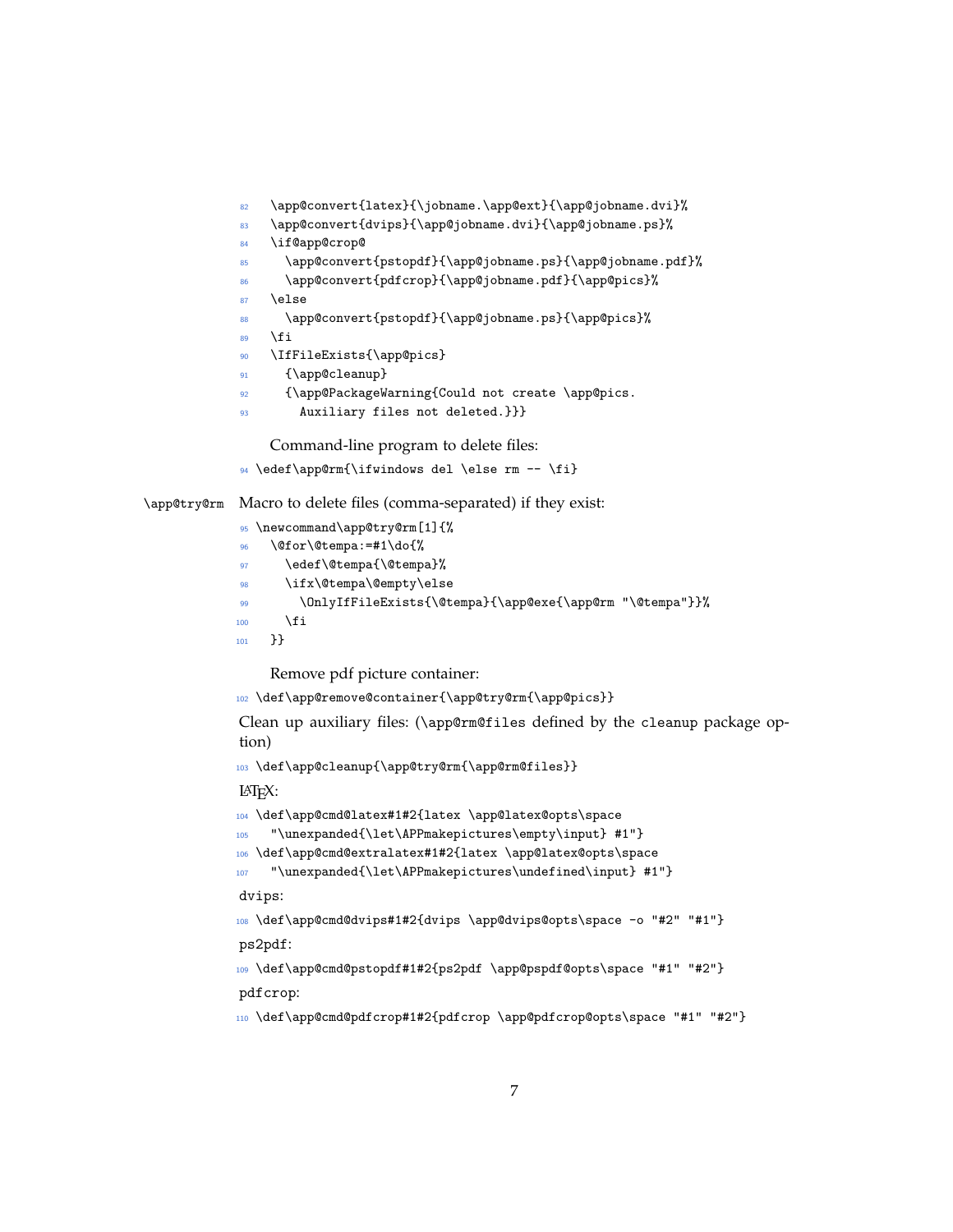#### **7.1 Base functionality**

For compilation, we use the [notightpage] option of pst-pdf and the pdfcrop Perl script because eps figures can have elements that extend ouside their bounding boxes, and end up with clipped content after ps2pdf. Otherwise the script ps4pdf would be sufficient.

pdfL**ATEX** compilation Requires supplementary processing with pst-pdf:

```
111 \ifpdf
112 \if@app@off@\else
113 \ifshellescape
114 \app@exe{echo " "}
115 \app@exe{echo "-------------------------------------------------"}
116 \app@exe{echo "auto-pst-pdf: Auxiliary LaTeX compilation"}
117 \app@exe{echo "-------------------------------------------------"}
118 \app@compile
119 \app@exe{echo "-------------------------------------------------"}
120 \app@exe{echo "auto-pst-pdf: End auxiliary LaTeX compilation"}
121 \app@exe{echo "-------------------------------------------------"}
122 \else
123 \app@PackageError{%
124 "shell escape" (or "write18") is not enabled:\app@nl
125 auto-pst-pdf will not work!}
126 {You need to run LaTeX with the equivalent of
127 "pdflatex -shell-escape"\app@nl
128 Or turn off auto-pst-pdf.}%
129 \qquad \qquad \text{if }130 \quad \text{if}131 \if@app@crop@
132 \PassOptionsToPackage{notightpage}{pst-pdf}
133 \qquad \text{ifi}
```
**LATEX compilation** Either we're calling latex from within a pdfLATEX run (see above) or the document is being compiled as usual.

<sup>134</sup> \else

LAT<sub>E</sub>X compilation from scratch (as in 'latex  $\langle document \rangle.$ tex') — here the postscript environment does nothing and document is processed 'normally':

```
135 \ifx\APPmakepictures\@undefined
```
<sup>136</sup> \PassOptionsToPackage{inactive}{pst-pdf}

LATEX compilation induced by this package:

```
137 \else
138 \if@app@crop@
139 \PassOptionsToPackage{notightpage}{pst-pdf}
```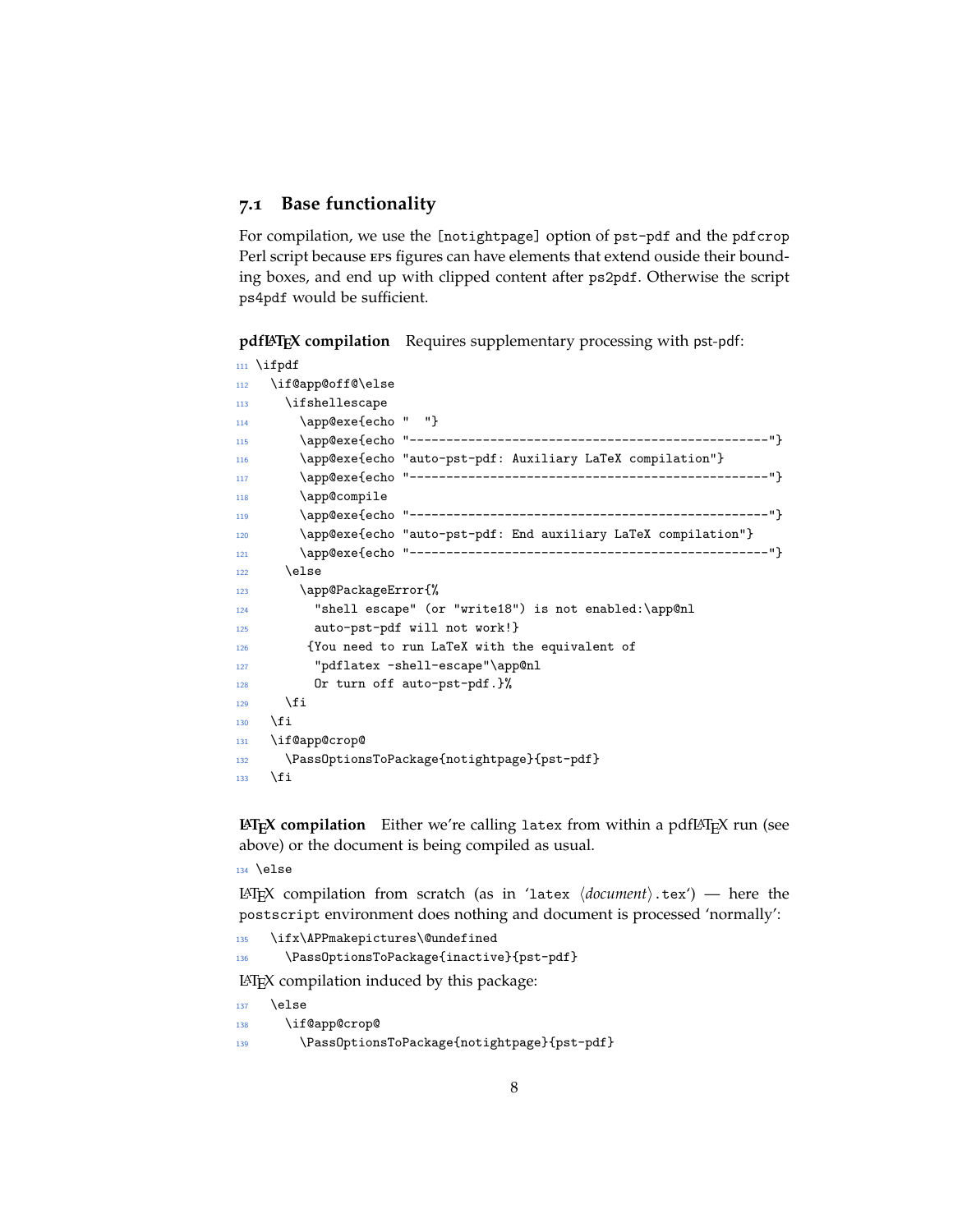```
140 \qquad \qquad \text{if } i141 \fi
142 \fi
```
After the requisite package options have been declared depending on the execution mode, it's now time to load the package:

143 \RequirePackage{pst-pdf}

### **7.2 Extras for external packages**

Commands are provided that mirror \includegraphics (and similarly accept an optional argument) for the output of different psfrag-related packages. This provides a consistent and easy way to include such figures in the document.

Please suggest wrappers for other packages that output psfrag figures (for example: SciLab, R, Maple, LabView, Sage, ... ?)

```
\matlabfig We need to disable the scaling that laprint applies to \includegraphics in here,
            because otherwise labels that extend outside the bounding box of the generated
            PostScript file will change the intended width of the graphic.
```

```
144 \let\app@ig\includegraphics
145 \newcommand\matlabfig[2][]{%
146 \begin{postscript}
147 \renewcommand\resizebox[3]{##3}%
148 \renewcommand\includegraphics[2][]{\app@ig[#1]{##2}}%
149 \input {#2}%
150 \end{postscript}}
```
\mathfig For Mathematica's MathPSfrag output

```
151 \newcommand\mathfig[2][]{%
```

```
152 \begin{postscript}
```

```
153 \input{#2-psfrag}%
```

```
154 \includegraphics[#1]{#2-psfrag}%
```

```
155 \end{postscript}}
```

```
\psfragfig EPS graphics via psfrag. Include your psfrag commands in the files \langle document \rangle-
               psfrag.tex and/or \langlefigname\rangle-psfrag.tex, where \langledocument\rangle is the filename of the
               main document and \langle f_{\text{IR}}(n) \rangle is the filename of the graphics inserted.
```

```
156 \newcommand\psfragfig[2][]{%
```

```
157 \@ifnextchar[
```

```
158 {\app@psfragfig[#1]{#2}}
```

```
{\\approx}f\{1\}{#2}[]}}
```

```
160 \def\app@psfragfig[#1]#2[#3]{%
```

```
161 \begin{postscript}
```

```
162 \InputIfFileExists{#2-psfrag}{}{}%
```